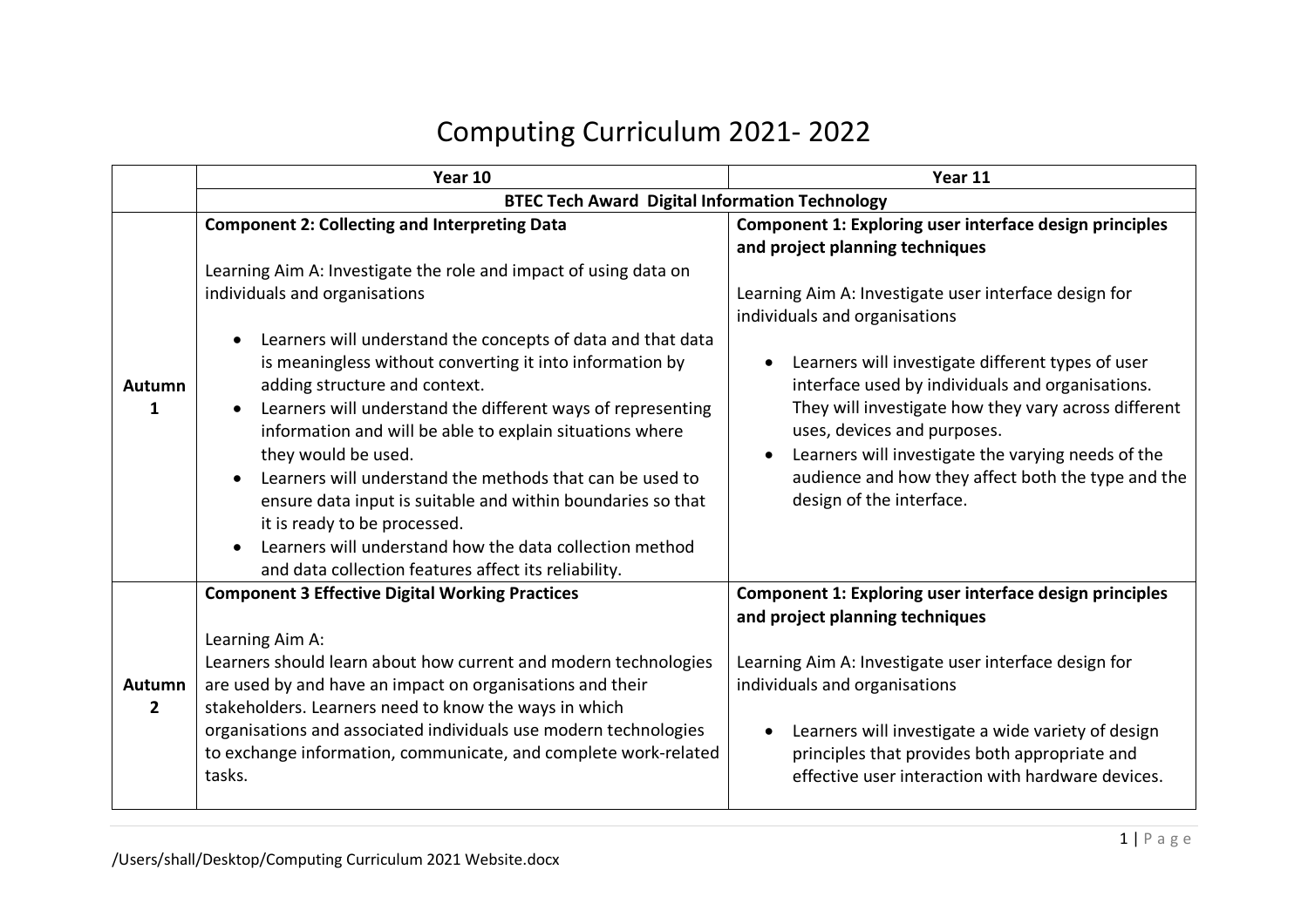|          | Year 10                                                                                                                                                                                                                                                                                                                                                                                                                              | Year 11                                                                                                                                                                                                                                                                                                                                                                                  |
|----------|--------------------------------------------------------------------------------------------------------------------------------------------------------------------------------------------------------------------------------------------------------------------------------------------------------------------------------------------------------------------------------------------------------------------------------------|------------------------------------------------------------------------------------------------------------------------------------------------------------------------------------------------------------------------------------------------------------------------------------------------------------------------------------------------------------------------------------------|
|          | <b>BTEC Tech Award Digital Information Technology</b>                                                                                                                                                                                                                                                                                                                                                                                |                                                                                                                                                                                                                                                                                                                                                                                          |
|          | A. Demonstrate knowledge of facts, terms, processes and<br>issues in relation to digital information technology                                                                                                                                                                                                                                                                                                                      | Learners will investigate techniques that can be<br>used to improve both the speed and access to user<br>interfaces.                                                                                                                                                                                                                                                                     |
|          | <b>Communication Technologies</b>                                                                                                                                                                                                                                                                                                                                                                                                    |                                                                                                                                                                                                                                                                                                                                                                                          |
|          | Features & uses of cloud storage<br>$\bullet$                                                                                                                                                                                                                                                                                                                                                                                        | Learning Aim B:                                                                                                                                                                                                                                                                                                                                                                          |
|          | Features & uses of cloud computing<br>Platforms and impacts of cloud technologies<br>Cloud and traditional systems:<br>o Implications of choosing these systems<br>Changes to modern teams<br>Managing of modern teams using technology<br>Communication with stakeholders<br>Impact of modern technology on inclusivity and accessibility<br>Positive and negative impacts of modern technology on<br>organisations and individuals | Use project planning techniques to plan and design a user<br>interface<br>Learners will investigate different planning tools<br>$\bullet$<br>and design methodologies that can be used to plan,<br>monitor and execute projects.<br>Learners will select suitable project planning<br>techniques to develop a project plan for the<br>development of a user interface for a given brief. |
|          | <b>Component 3: Effective Digital Working Practices</b>                                                                                                                                                                                                                                                                                                                                                                              | <b>Component 3: Effective Digital Working Practices</b><br>(revison)                                                                                                                                                                                                                                                                                                                     |
| Spring 1 | B. Apply an understanding of facts, terms, processes and issues in<br>relation to digital information technology<br>Why systems are attacked<br>$\bullet$<br><b>External threats</b><br>Internal threats<br>$\bullet$                                                                                                                                                                                                                | <b>Component 1: Exploring user interface design principles</b><br>and project planning techniques<br>Learning Aim B:                                                                                                                                                                                                                                                                     |
|          | Impact of security breach<br><b>User Access restrictions</b><br>Data level protection                                                                                                                                                                                                                                                                                                                                                | Use project planning techniques to plan and design a user<br>interface<br>Learners will create an initial design using the<br>design principles                                                                                                                                                                                                                                          |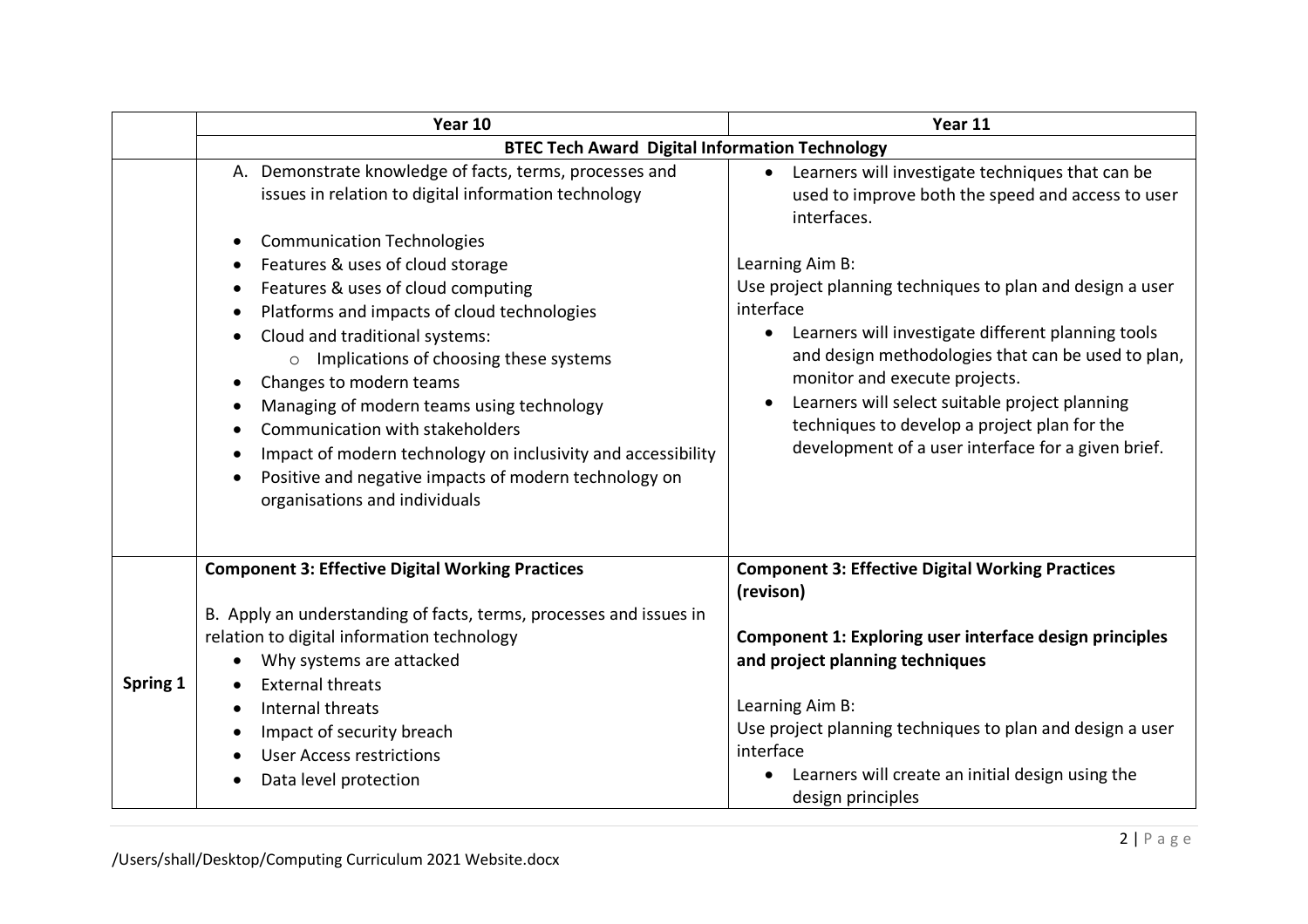|                 | Year 10                                                                                                                                                                                                                                                                                                                                                                                                                | Year 11                                                                                                                                                                                                                                                                                                              |  |
|-----------------|------------------------------------------------------------------------------------------------------------------------------------------------------------------------------------------------------------------------------------------------------------------------------------------------------------------------------------------------------------------------------------------------------------------------|----------------------------------------------------------------------------------------------------------------------------------------------------------------------------------------------------------------------------------------------------------------------------------------------------------------------|--|
|                 | <b>BTEC Tech Award Digital Information Technology</b>                                                                                                                                                                                                                                                                                                                                                                  |                                                                                                                                                                                                                                                                                                                      |  |
|                 | • Finding weaknesses and improving system security<br>Learners should understand the need for and nature of security<br>policies in organisations. They should understand the content that<br>constitutes a good security policy and how it is communicated to<br>individuals in an organisation<br>Security policies and responsibilities<br><b>Disaster Recovery Policies</b><br>$\bullet$                           | Learning Aim C: Develop and review a user interface:<br>Learners will use their design to produce a user<br>$\bullet$<br>interface.<br>Learners will refine their user interface using an<br>iterative process with potential users.                                                                                 |  |
|                 | AO3: Analyse, evaluate and make reasoned judgements about the<br>use, factors and implications influencing digital information<br>technology<br>Shared data<br>Legal and ethical issues<br>Equal access to services<br>$\circ$<br>Net neutrality<br>$\circ$<br>Acceptable use policies<br>O<br>Data Protection<br>$\circ$<br><b>Intellectual Property</b><br>$\circ$<br>Criminal misuse of computer systems<br>$\circ$ |                                                                                                                                                                                                                                                                                                                      |  |
| <b>Spring 2</b> | <b>Component 3: Effective Digital Working Practices</b><br>AO4: Make connections with the concepts, issues, terms and<br>processes in digital information technology<br>Understand how organisations use different forms of notation to<br>explain systems, data and information:<br>data flow diagrams<br>flowcharts                                                                                                  | Component 1: Exploring user interface design principles<br>and project planning techniques<br>Learners will refine their user interface using an<br>iterative process with potential users.<br>Learners will review the success of the user<br>interface and the use of their chosen project<br>planning techniques. |  |